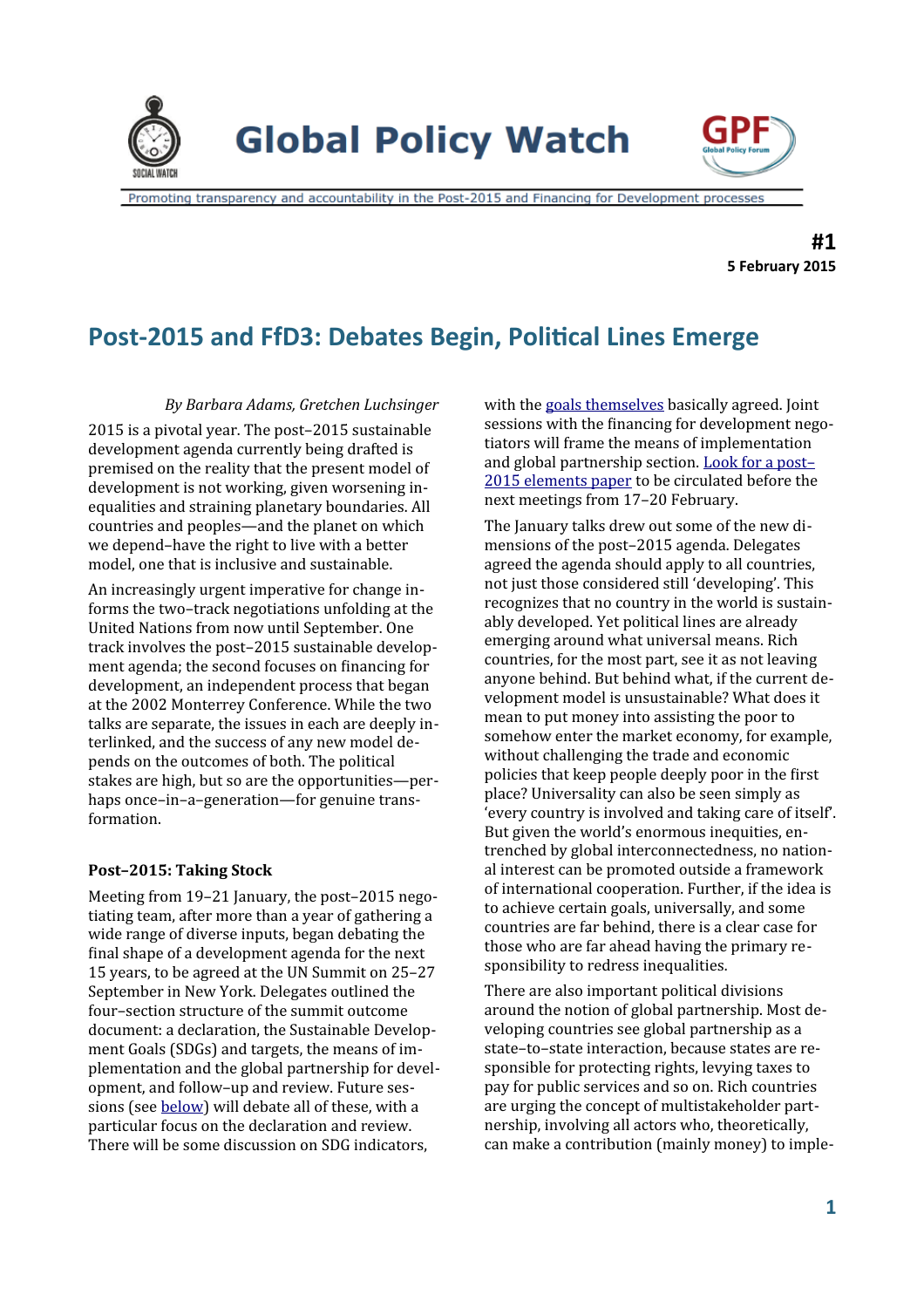menting a sustainable development agenda. On the surface, that can sound like a good idea, but what are the implications? Does it dilute responsibilities that belong to states? Who makes decisions, who really benefits, and what are the lines of accountability? If the state's role diminishes, who, realistically, has the resources, legitimacy and incentives to tackle inequities and resource depletion? Keeping in mind that stakeholders emphasized by the rich countries, especially the business sector, are the major drivers and beneficiaries of current inequitable and unsustainable development patterns…

## **FfD3: Considering the Elements**

The 3rd Conference on Financing for Development will take place on 13-16 July in Addis Ababa, Ethiopia. From 28–30 January, negotiators discussed a first 'elements paper' as the basis for an outcome agreement. A number of issues deserve more consideration, such as:

#### *Taxation: as much global as local*

Domestic resource mobilization is key to financing sustainable development. The focus so far is on taxation, although non–tax revenues (such as licensing and fees) can be significant in some cases, particularly for localities. For taxation, the elements paper notes that many developing countries face capacity gaps in collecting taxes. Yet the issues at stake are far more complex, and as much global as national. The lack of coherent global regulation allows huge sums of money to circulate while contributing very little to the public purse. And current imbalances in the global economy mean many countries cannot develop enough momentum to reduce untaxable informal sectors and provide decent jobs so that the majority of people can pay taxes. Restricted national policy space leaves little room to question well–worn assumptions like "taxation is bad for growth" and "tax breaks enable business," despite plenty of evidence to the contrary. While taxation has redistributive effects and can be used in a socially just manner, such as where those who earn more have the responsibility to pay more, tax policy—or the lack thereof—instead follows the dictates of the powerful and helps perpetuate unsustainable, inequitable development. Can FfD3 seriously talk about national responsibility and putting domestic resource mobilization at the "crux of financing sustainable development" without taking all of these issues on board?

#### *Consumption and production: let's operationalize*

Changing consumption and production patterns is fundamental to sustainable development. But the issue remains mainly on the level of a large abstraction—we realize it's a problem that we need to address. So what then? How can we operationalize action? What does it mean, for instance, to deliberately alter consumption and production patterns through each element of FfD: domestic resources, private funds, trade, debt and so on? In this, the framework of common but differentiated responsibility must apply, keeping in mind the current vast imbalances between consumption and production across countries at different stages of development. Trade rules, for example, should explicitly favour a country that consumes and produces little over one that consumes and produces in a way that is unsustainable and damages the climate. There are also questions around how to measure consumption and production, given many diverse patterns. A country may produce a lot, but ship most of it abroad, consuming little, and with only partial benefits to the broader domestic economy. What should indicators look like? Work on multidimensional poverty, which attempts to measure the complexity of poverty beyond just the most basic level of income, might suggest one direction.

#### *The private sector: show us the evidence*

Debate at FfD3 is already heating up around the idea of an expanded role for the private sector. One basic question is: how does money end up getting from the private sector to sustainable development? One option is through public–private partnerships, but even organizations like the [OECD](http://www.oecd.org/officialdocuments/publicdisplaydocumentpdf/?cote=DCD/WKP(2014)2/PROV&docLanguage=En) and [World Bank](https://www.g20.org/sites/default/files/g20_resources/library/WBG%20IIWG%20Success%20Stories%20Overcoming%20Constraints%20to%20the%20Financing%20of%20Infrastructure.pdf) have questioned the value of these. There is lots of evidence for public partners getting stuck with the bill when promised profits fail to materialize—so what really is the net gain? Another option is through markets, such as for municipal bonds, although these are not organized around sustainable development principles, and can entail additional public guarantees and risk, not to mention being at a very limited stage of development across much of the world. Then there are the philanthropists, well intentioned no doubt, but to whom are they accountable? Particularly those who operate on a global scale and may be more tied to their own theories than the communities they are attempting to 'help'? Finally, there is the enabling environment to unleash productive private sector activity. What does an enabling environment really mean? Whom does it enable—for example, if one person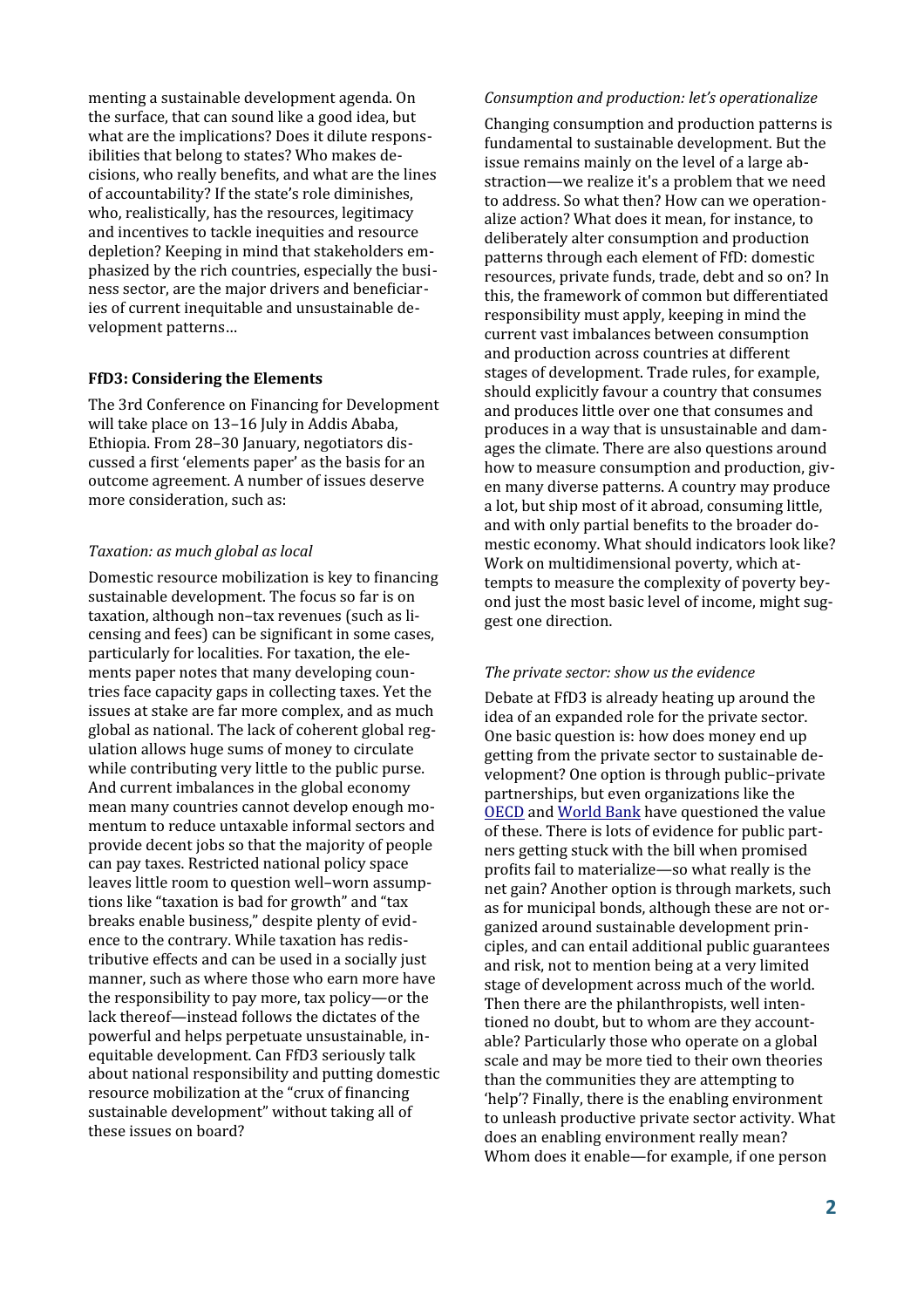can create a business, but another can't join a labour union? How many jobs does it produce, and how many can be considered decent work? How enabling can the domestic environment be when global business practices result in national deindustrialization and a position in the lowest levels of global value chains? If the private sector is to be considered a primary source of development finance for sustainable, inclusive development, what is the evidence of its contributions so far, and what are the indicators for measurement going forward?

#### *Too much policy space*

FfD3 delegates made many reference to policy space—mostly those from countries that do not have enough of it. They face a conundrum: on the one hand, take the responsibility for pursuing and paying for sustainable development, but on the other, abide within the confine of an international economic model that results in unsustainable, inequitable development. For their part, rich countries like to think that their responsibility is mostly in terms of ODA, not so much when it comes to correcting imbalanced trade, financial and investment flows. Recent moves to deal with some of the unpleasant unintended consequences of the current global economic model, referred to optimistically as 'spillovers', have not included any enthusiasm for tackling the inbuilt deficiencies of a model where the powerful exploit enormous advantages. Is it possible that rich countries, in some sense, have too much policy space and are too free to operate only in their own interest? How should policy space be assessed and measured? If the policy space of a few countries intrudes on everyone else and undercuts sustainability and inclusion, then, logically, the sustainable development agenda implies a rebalancing. How does this take place?

# *Which forum?*

It is already clear at FfD3 that delegates will contest where various financing decisions will be made, across different issues including ODA, trade, debt workouts and taxation. Developing countries want decisions made in the United Nations, which is both a multilateral forum where they have more of a say, and bound by international norms and standards for sustainable development, including human rights. Rich countries argued for bodies such as the IMF and the OECD, highlighting their reservoirs of technical expertise. The OECD went so far as to describe its statistics as a global public

good—a term more traditionally reserved for issues like climate and peace, and despite concerns about the accurate tracking of ODA. The IMF and OECD lack universality and a comprehensive mandate to promote sustainable development and human rights. If major decisions related to FfD remain solely within them, the FfD3 review and follow–up process will be significantly handicapped. What happens when broader groups of countries don't have much say in decisions basic to the health of their economies and societies? One representative from a middle–income country spoke poignantly about how the sudden withdrawal of ODA, based on donor parameters, meant poverty in her country took a turn for the worse.

#### *A few good ideas…*

The FfD3 elements paper so far has been relatively general and consensus–oriented, anticipating the many compromises that will be made. It includes an annex with a few ideas that aim at a higher bar. These comprise, as a few examples: agreeing on an official definition of illicit financial flows, and mandating impartial official estimates; reflecting the SDGs in setting/updating international tax norms and tax agreements; agreeing on international (or regional) minimum corporate tax floors and a consolidated corporate tax base; committing to a human rights impact assessment of all trade and investment agreements; elaborating binding environmental, social and human rights standards for all investment agreements; safeguarding the right to regulate on health, environment, safety, financial stability, etc.; and continuing existing discussions on a multilateral framework for sovereign debt restructuring.

#### **What's** *Not* **on the Agenda?**

The FfD3 elements paper makes reference to various earlier agreements—the Monterrey Consensus and Doha Declaration, of course, and Rio+20. What's missing? For one, the 2009 UN Conference at the Highest Level on the World Financial and Economic Crisis and Its Impact on Development. It deliberated on how to bring sustainability to the international economic financial order, building on the Stiglitz Commission report, written by leading global experts as requested by the President of the UN General Assembly. The report spoke of a "broken" global economy and an "almost complete absence of political accountability," and mapped a series of essential reforms. At the FfD3 informals, many delegates noted that their countries have not recovered from the 2008